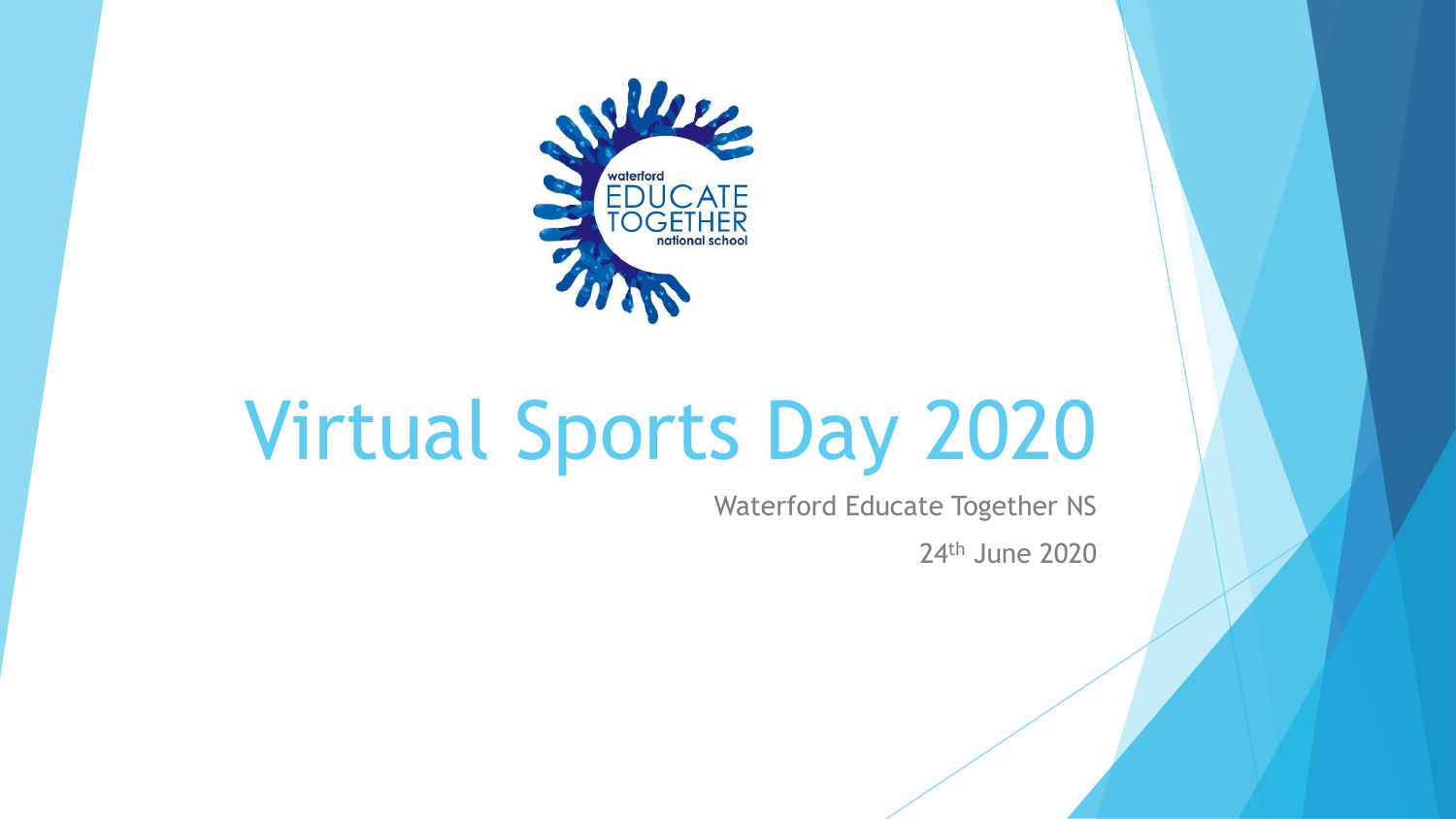## **How can we take part?**

- **I** Unfortunately we can't be together for Sports Day this year but we want to bring Sports Day into your home.
- Here you will find some activities to choose from. Feel free to change them to suit you and your family.
- Maybe you could come up with your own activities too.

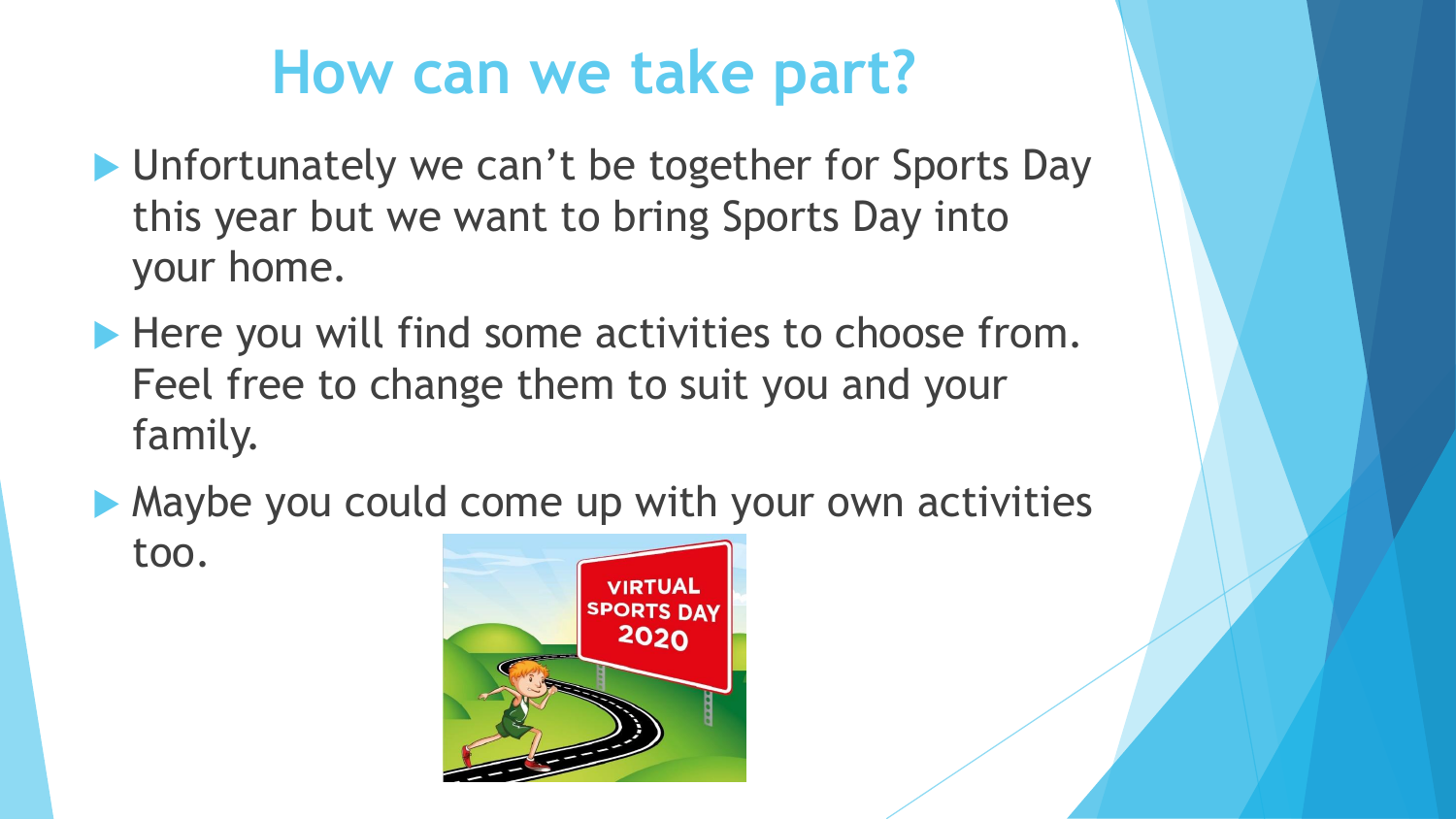## **Share your photos!**



- We would love to hear how you get on!
- Please share photos of your activities on our "Active Schools Week" padlet.
- $\blacktriangleright$  To share click this link [https://padlet.com/carolrussell1/9zsit8w9qv9ubb](https://padlet.com/carolrussell1/9zsit8w9qv9ubb36) 36
- ▶ To add a photo click "+" and upload your photo.
- Make sure you check the padlet during the week to see everyone's photos.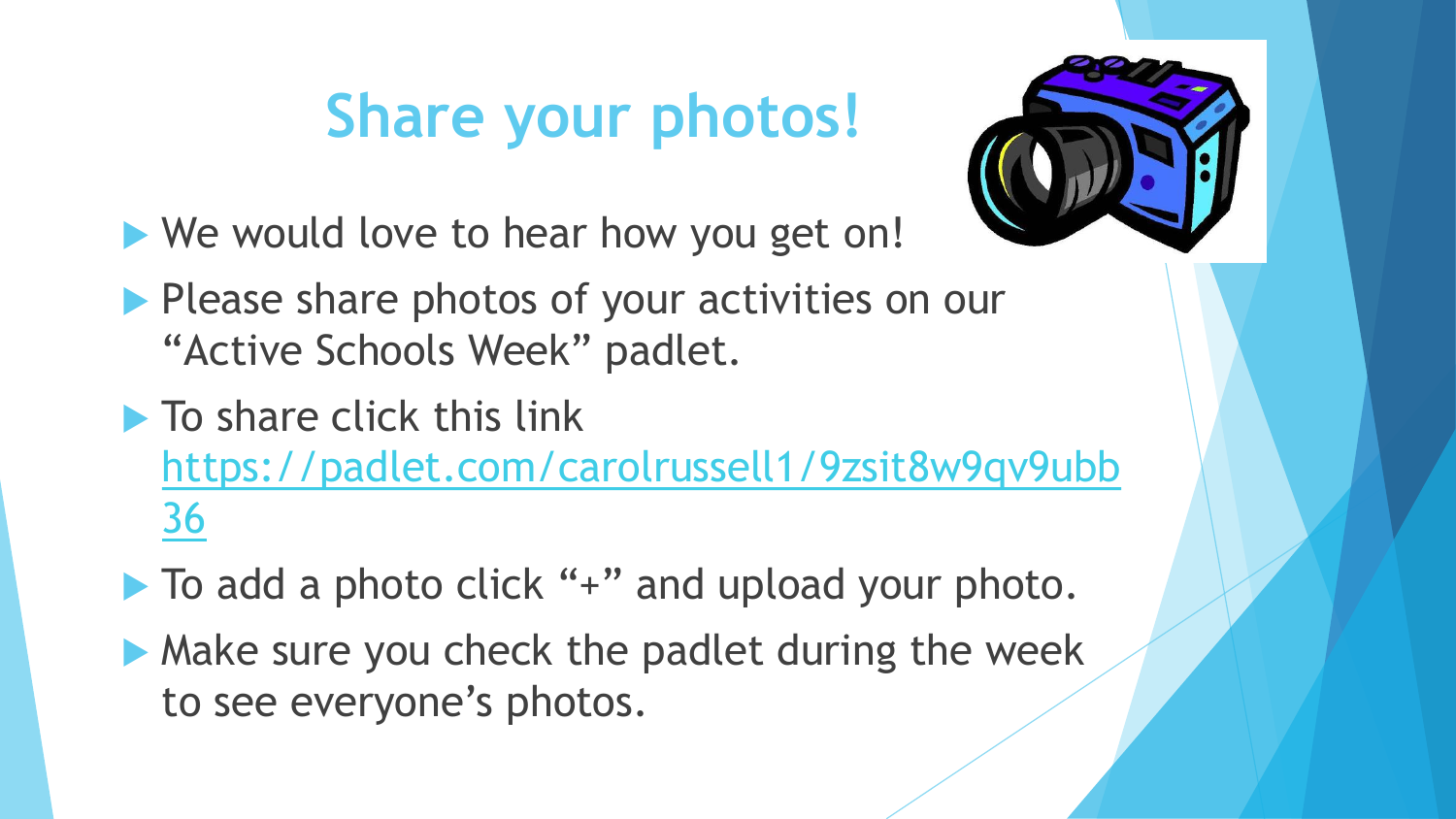## **Target Throw/ Kick**

#### What do you need?

- Something to throw or kick ball, teddy bear, sponge
- Target bowl, box, bucket, hula hoop, piece of paper on the wall
- How to set up this activity
	- Set up the target a suitable distance away

#### or

- Set up 2 or 3 different targets different distances away, each with different points if you get that target
- How to play?
	- Use an object listed above to throw at or kick at the target.
	- Count how many times you hit the target
	- If you have different targets, count up how many points you got
	- Challenge yourself or other family members to beat your high score

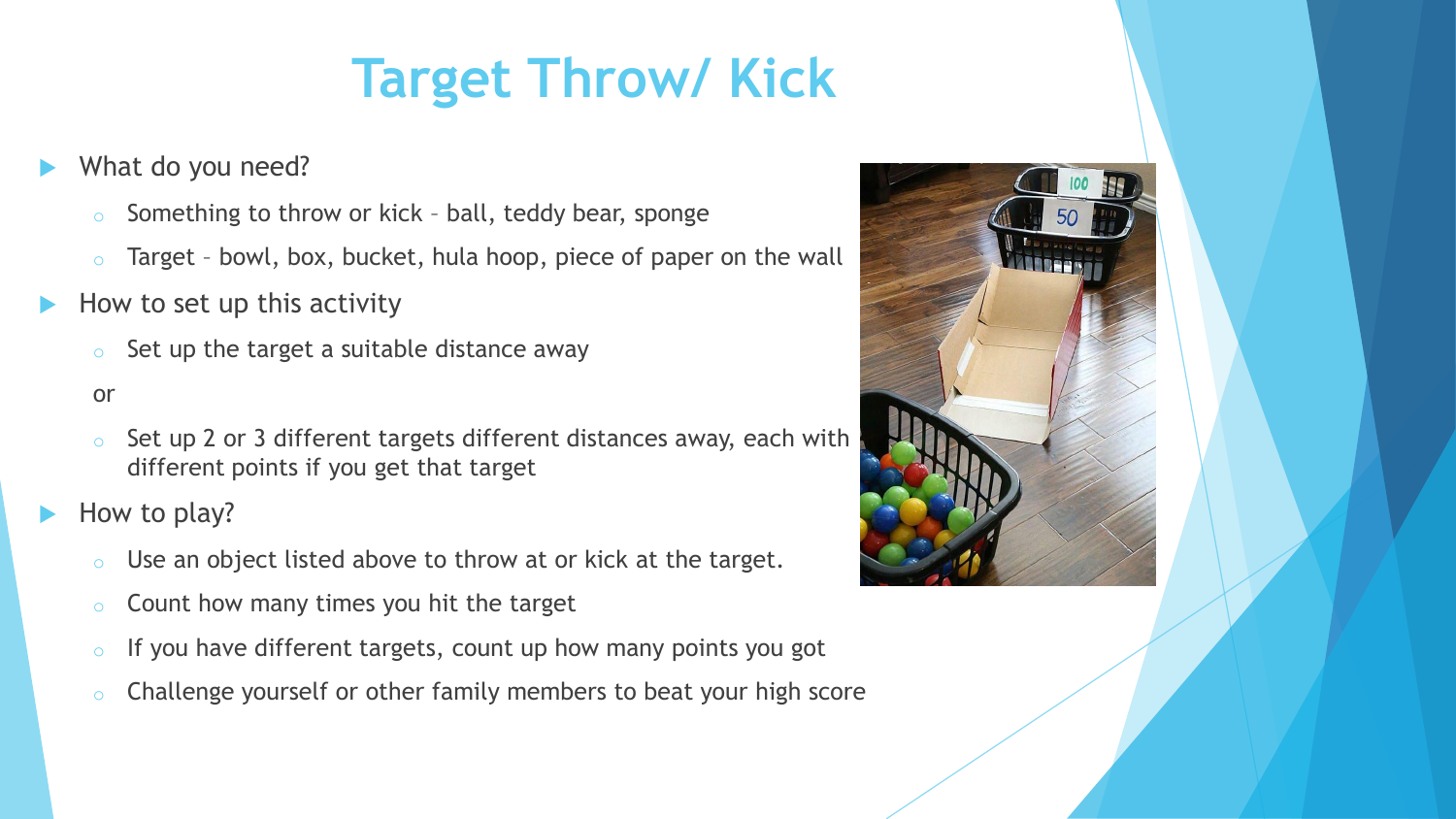## Distance Throw/ Kick

- What do you need?
	- $\circ$  Something to throw or kick shoe, ball, teddy bear, sponge
	- o Something to measure measuring tape, ruler
- $\blacktriangleright$  How to play?
	- o Pick a starting point
	- o Use an object listed above to throw or kick
	- o Throw or kick the object
	- o Measure how far it goes
	- $\circ$  Challenge yourself or other family members to throw or kick their object further

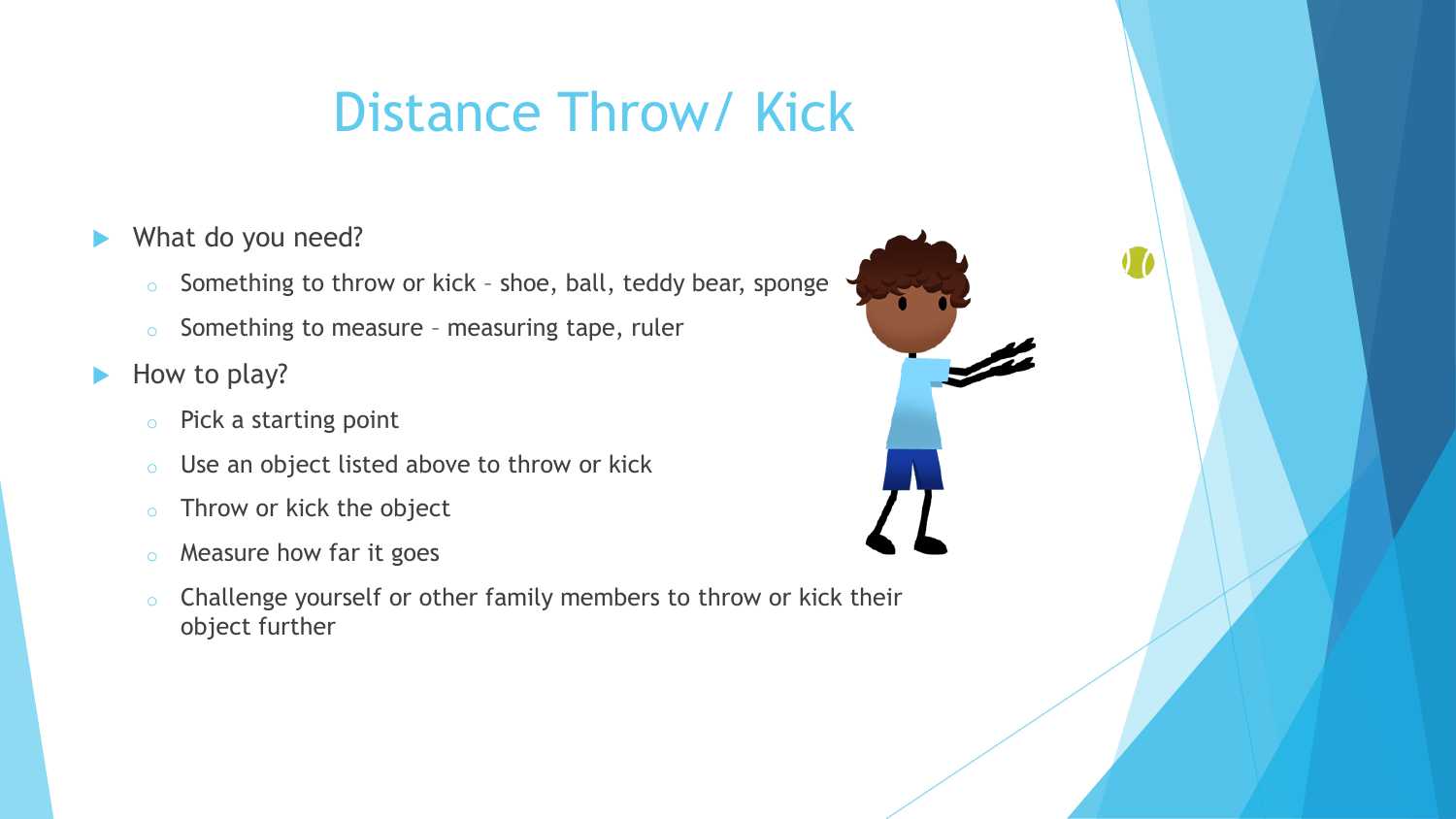#### Traditional Races

Egg and Spoon, Three Legged Race, Wheel Barrow Race, Running Race, Crawling Race, Sack Race, Hopping Race, Skipping Race

- What do you need?
	- o Egg and spoon race Spoon and potato or small ball
	- $\circ$  Three legged race pair of old tights or similar
	- $\circ$  Sack race sack or bag for life
	- Something to mark the start line and finish line stone/ stick/ box etc.
- How to play?
	- o Decide where the start and finish line will be and put your stone/ stick to mark it there
	- $\circ$  Race against each other within your family or race against the clock
	- $\circ$  Be creative come up with lots of ways to race skipping, hopping, crawling!
	- o Don't forget to make a record then beat your record!

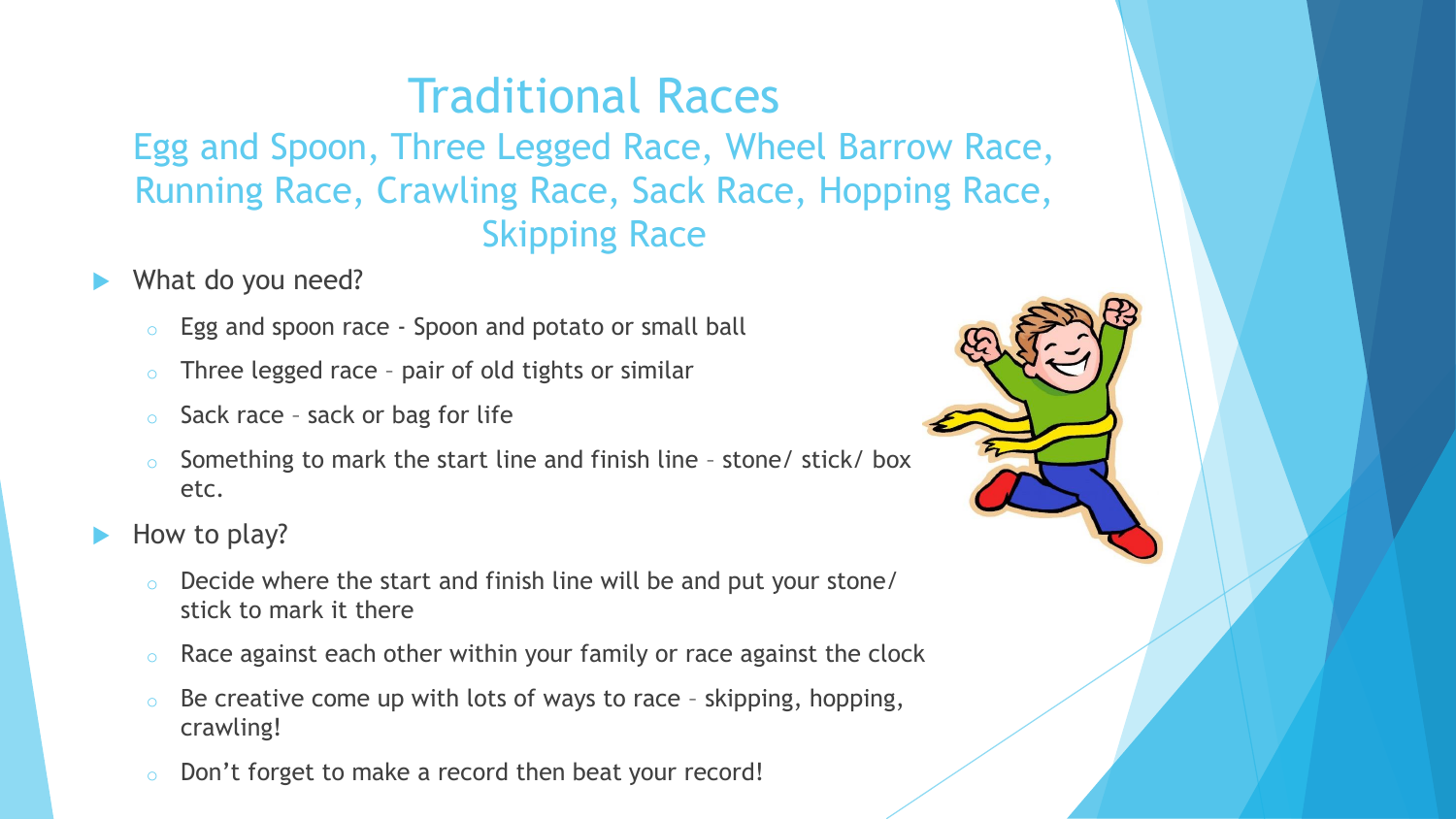#### Obstacle Course

- What do you need?
	- Something to mark out the course stick, stone, small box, teddy bear, plastic bottle
	- o Something to jump over sweeping bush, mop
	- Something to throw ball, sponge, teddy bear
	- o Something to throw into bowl, bucket, box
	- Something to crawl under blanket, bed sheet
	- Something to use as a tightrope rope, string
- Set up your own obstacle course
	- Get creative and create your own obstacle course with 5/6 activities
- $\blacktriangleright$  Here are some ideas
	- Use a box/ stick to mark the start
	- o Activity 1: Use some more markers to set up an area to zig zag in and out of
	- $\circ$  Activity 2: Place the sweeping brush on the ground to jump over
	- Activity 3: Set up a throwing activity throw 3 things into the box before moving on
	- Activity 4: Crawl under the blanket
	- Activity 5: Rope or string on the ground to use as a tightrope
	- Activity 6: Do 10 jumping jacks and sit on the ground
- Don't forget to time yourself! Can you beat your own record?

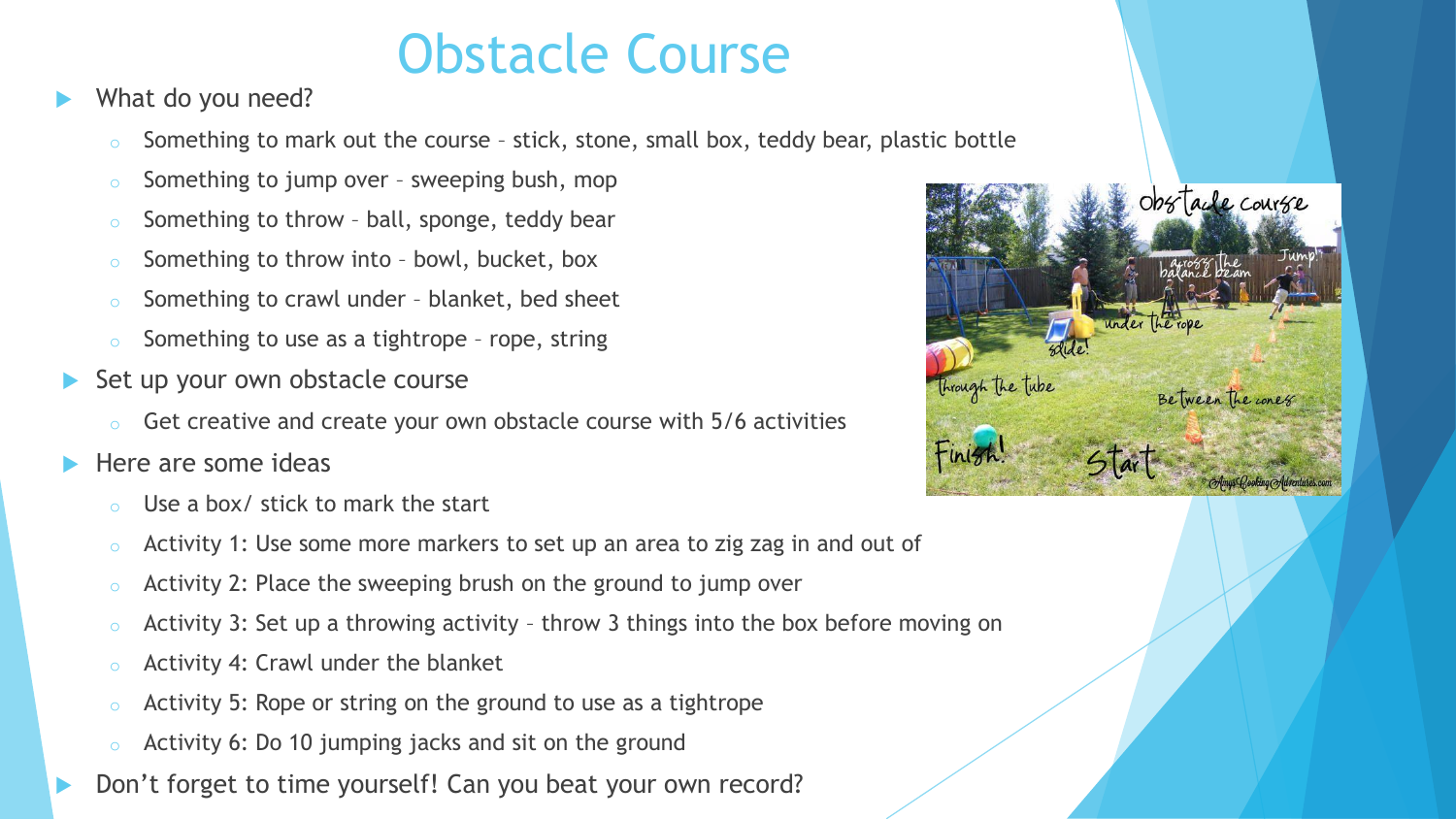## **Water Relay**

- What do you need?
	- Water
	- 2 containers for water bowl/ bucket/ plastic box
	- o Sponge
	- Measuring jug or cup
- How to set up the water relay
	- Fill one bucket with water, leave one bucket empty
	- o Place the buckets far apart in the garden
- Aim: To transfer as much water as possible within the set time
- How to play
	- Set the timer for 2 minutes
	- $\circ$  First person soaks the sponge and runs to the empty bucket with the sponge
	- o Squeeze the sponge into the empty bucket
	- o Run back and give the sponge to the next team member
	- $\circ$  If there is just one person completing the activity they can continue until the time is up
	- Measure how much water is in the  $2<sup>nd</sup>$  bucket
	- Try again to beat your record!
- When the game is over use the water to water your plants so it is not wasted!

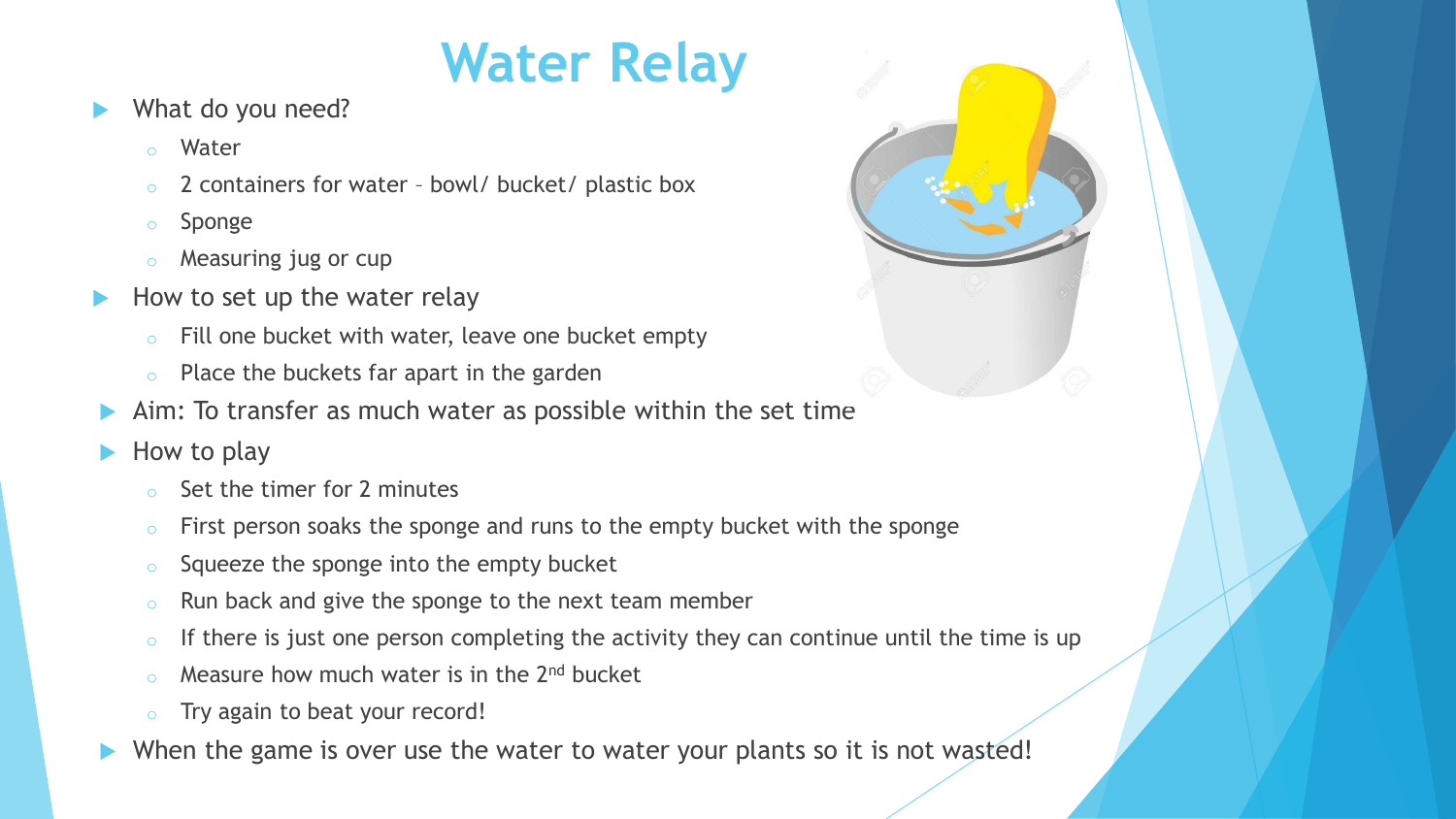### **Clothes Relay**

- What do you need?
	- Stone or stick to mark the start
	- o 6 pieces of clothing or accessories, for example, sunglasses, t shirt, bag, flip flops, shorts, coat, scarf, hat
	- o Box or bucket to hold clothes
- How to set up the clothes relay?
	- o Place the stick or stone to mark the start
	- Place the bucket with clothes a distance away
- To play as a team
	- o Set the timer
	- o First person runs from start point to the bucket and puts on one piece of clothing
	- $\circ$  They run back, take off the piece of clothing and give it to the second person.
	- This continues until the bucket of clothes is empty
	- o Check the timer. Next time try to beat your record!
- To play with one person
	- Play as above except they will not be giving the piece of clothing to the next person. They can continue to run back to the bucket.

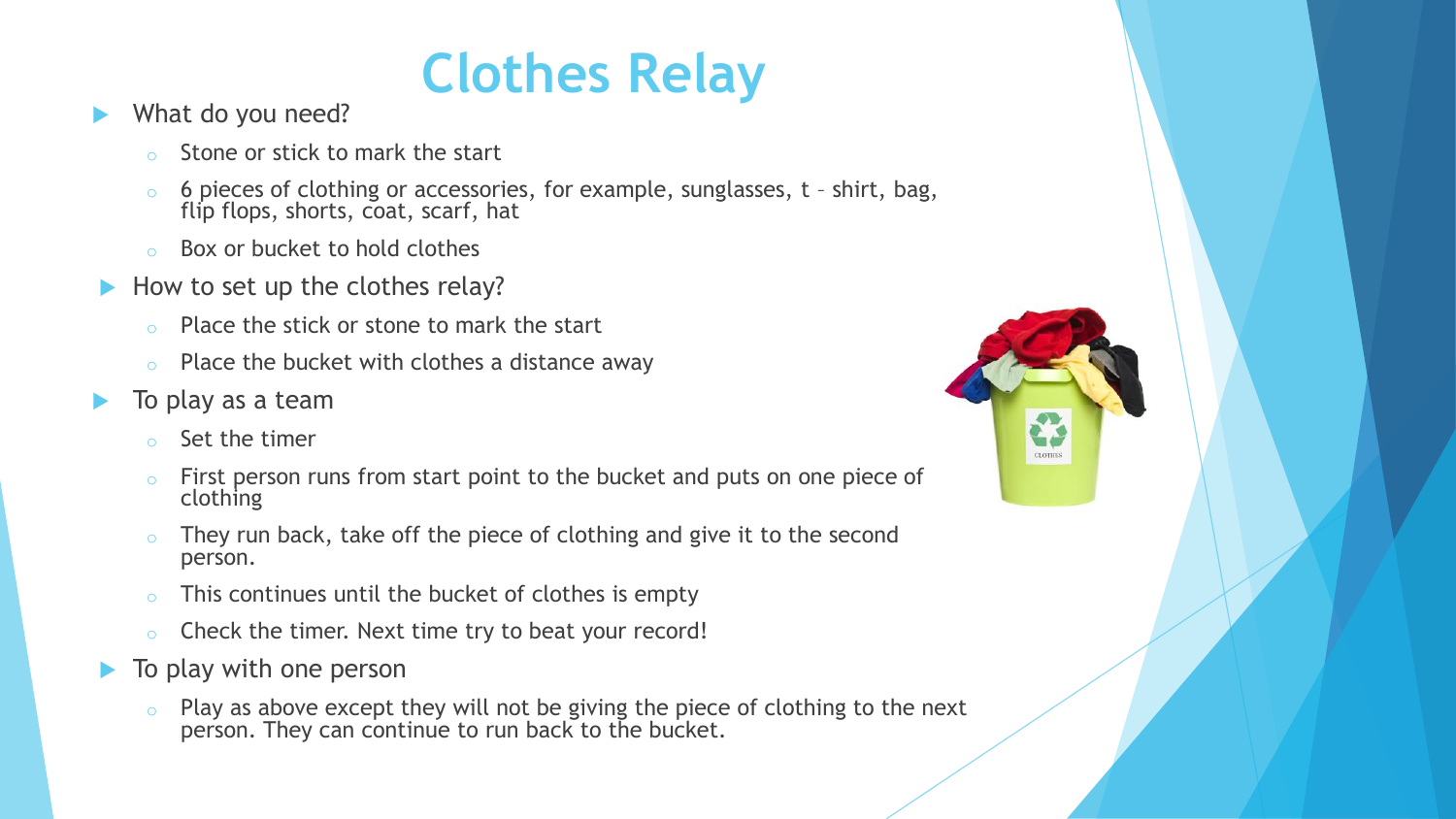## **Challenge Yourself!**

▶ Decide on a time, for example, 30 seconds or 1 minute.

- ▶ Decide on an activity, for example, jumping, star jumps, hopping, keepie-uppies, skipping, frog jumps etc.
- **Time yourself to see how many you do, for example,** how many frog jumps in 30 seconds.
- ▶ Challenge yourself or someone in your family to beat your record!

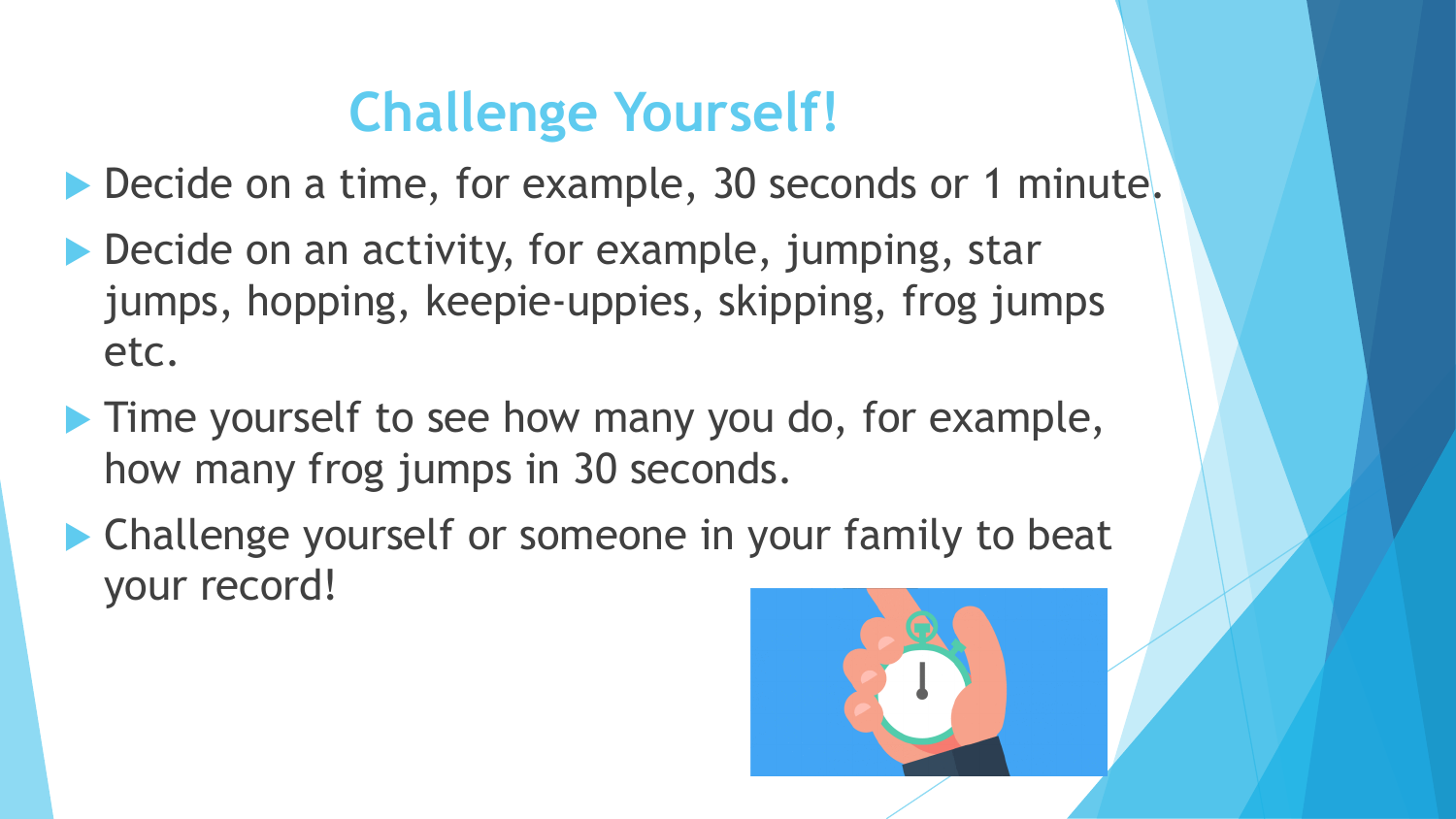## **Family Picnic and Chill Out!**

- ▶ We know that on Sports Day the children love the opportunity to have their lunch outside to enjoy some healthy snacks and maybe a special treat.
- $\blacktriangleright$  Have a family picnic outside and spend some time together!
- $\blacktriangleright$  Maybe you would like to play some of your favourite songs to sing along and dance to.